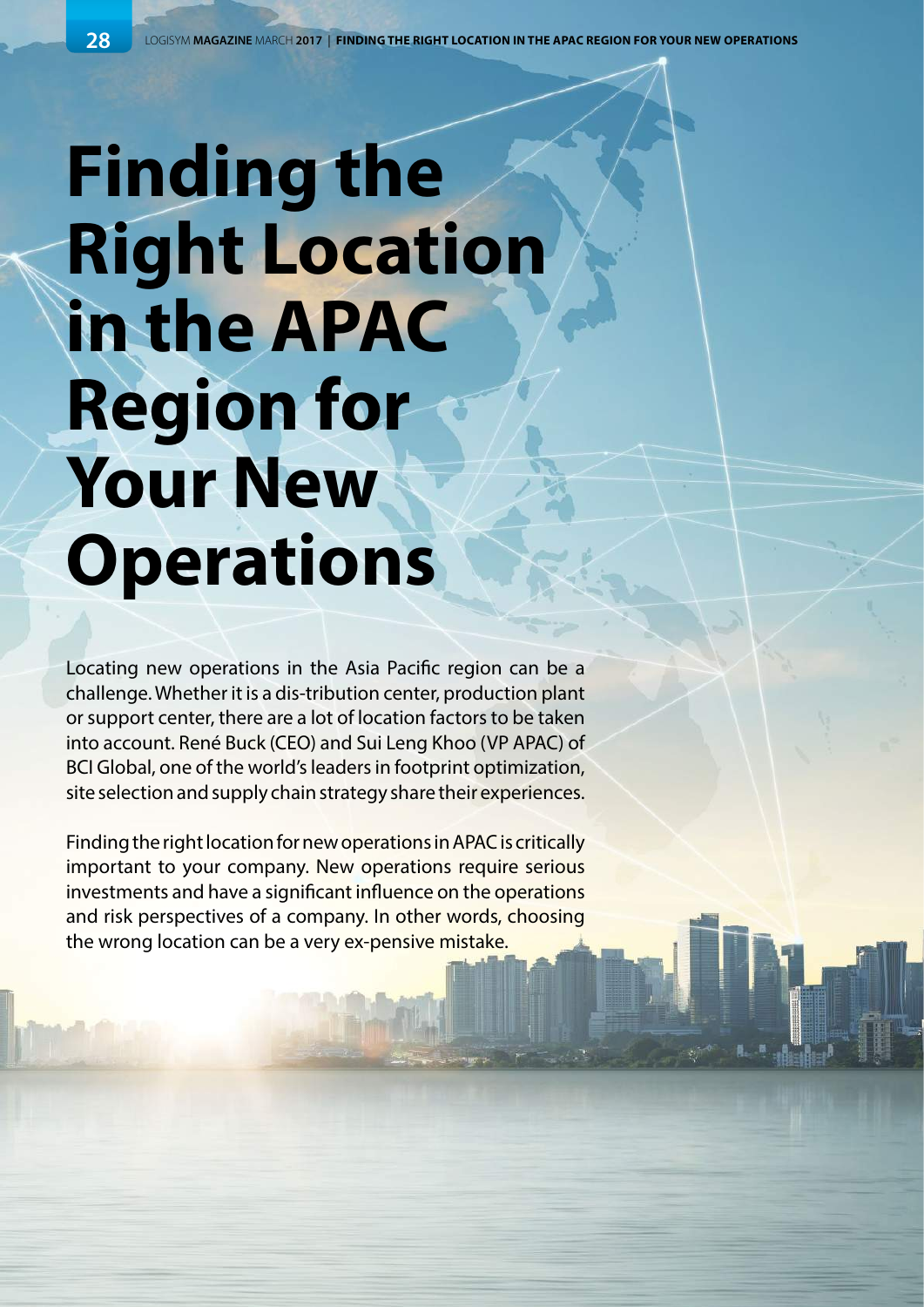## METHODOLOGY

BCI Global, for 32 years around the world active in assisting companies with site selection, has developed a robust methodology for choosing a location. In the filter down process ('from a clean sheet to a specific site or office') locations are compared on three different types of location factors.

First of all, there are cost factors, i.e. all relevant location factors with a price. Think about labor costs, occupancy costs, inbound and outbound distribution costs (including import duties), utili-ties costs, etc. These costs are forecasted for the next 3 to 5 years, incorporating inflation and for example, expected salary increases.

The second type of location factors relates to the quality of the business environment in the candidate locations. Availability of the right talent, ability to speak foreign languages (English), proximity of the market, international accessibility, ease of doing business are examples of fac-tors which are important for running smooth operations, while the impact can not immediately be expressed in currencies.

The third category of location factors are risk factors. They can be at the country level (e.g. geo-political risks; financial risks like inflation and currency exchange risks; transparency risks such as corruption and bureaucracy) or at a more regional level: natural disaster risks (typhoons, earth-quakes, floods etc.) and security risks (how safe is the location for our people?).

It is clear that a software development center, a med-tech manufacturing plant and a distribution center for

high tech products have completely different requirements, but all factors fit into these three categories: costs factors – quality of the business environment factors – risk factors. BCI Global has a comprehensive framework to incorporate all these factors in a so-called Cost-Quality-Risk Matrix.

## FACTORS TO CONSIDER IN YOUR LOCATION CHOICE

Based on our experience with more than 1,000 projects globally, there are 9 lessons to be learnt.

*Take a long term corporate view:* Forecast the development of your markets and take a strategic view on how the location of your new center or plant fits into the long term footprint of your company. **1**

*Escape from a narrow scope:* Choosing the right location is like your favorite sports game: everybody has an opinion on it, based on knowhow, experiences, prejudices, 'hear say', etc. Do not focus on known locations only or immediately focus on a couple of locations. Allow yourself to include not well-known or outsider locations in your decision process. **2**

*Set clear priorities in location requirements:* A distinction can be made between need-to- have requirements (critical location factors) and nice-tohave requirements. Make clear priorities: for the relevant cost factors for your project the priorities are clear because the total costs will tell you the differences between locations; for quality of the business environment factors as well as risk factors weighted scoring methods can be used. **3**



*Focus on regions, not countries:* The Asia Pacific region consists of dozens

of countries, that is already a hard choice. But do not forget that the differences within for example China, Thailand, Malaysia, India, Vietnam, The Philippines are huge in terms of costs, quality of the business environment and risks.



*Reach for excellence in region, site & building:* Your final choice has to be optimal

on all geographical levels. A nonaccessible site in a region which meets all your requirements will not work, neither does a fantastic office building in an unsafe environment with bad telecom connections.



*Plan the project's process thoroughly:* align the internal stakeholders in a

transparent step-by-step process and make an implementation plan with deadlines and deliverables.

*Challenge all the information you get:* Certainly via the worldwide **7**

web there is a lot of in-formation available about how locations score on certain location factors. A lot of that infor-mation is false, not telling the whole story and biased. One of the hardest challenges in loca-tion decisions processes is to find accurate, non-biased, up-to-date, apple-toapple compara-tive information and that's why specialized location consultants exist.



## *Negotiate a better deal:*  Cities, regions and countries

are looking for your new investment. So, negotiate the best deal possible with regional and local economic development agen-cies, tax authorities, site and building owners,